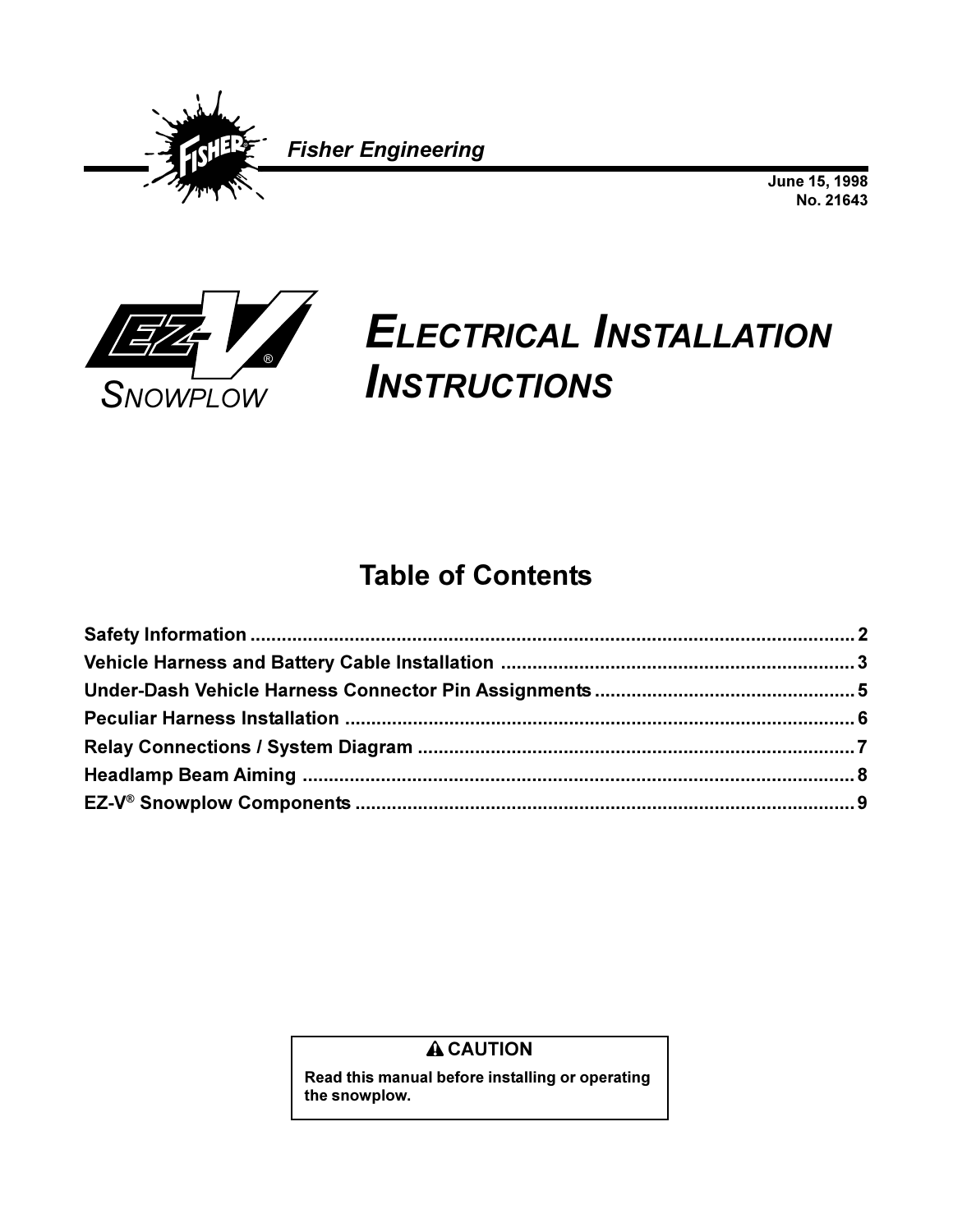#### **Safety Information**

Read this manual and labels on the snowplow before installing or operating the snowplow.

#### **A WARNING**

Indicates a potentially hazardous situation that, if not avoided, could result in death or serious personal injury.

#### **A CAUTION**

Indicates a situation that, if not avoided, could result in minor personal injury and/or damage to product or property.

#### NOTE: Identifies tips, helpful hints and maintenance information the reader should know.

Torque all fasteners according to the torque chart. For proper fit, do not tighten fasteners until instructed to do so.

| NC.<br><b>FASTENER TORQUE</b><br>(FT-LB) |                |                |     |  |
|------------------------------------------|----------------|----------------|-----|--|
| DIAMETER-                                | GRADE          |                |     |  |
| <b>THREADS</b>                           |                | A              | ଊ   |  |
| PER INCH                                 | G <sub>2</sub> | G <sub>5</sub> | G8  |  |
| $1/4 - 20$                               | 6              | 9              | 13  |  |
| $5/16 - 18$                              | 11             | 18             | 28  |  |
| $3/8 - 16$                               | 19             | 31             | 46  |  |
| $7/16 - 14$                              | 30             | 50             | 75  |  |
| $1/2 - 13$                               | 45             | 75             | 115 |  |
| $9/16 - 12$                              | 66             | 110            | 165 |  |
| $5/8 - 11$                               | 93             | 150            | 225 |  |
| $3/4 - 10$                               | 150            | 250            | 370 |  |
| $7/8 - 9$                                | 150            | 378            | 591 |  |
| $1 - 8$                                  | 220            | 583            | 893 |  |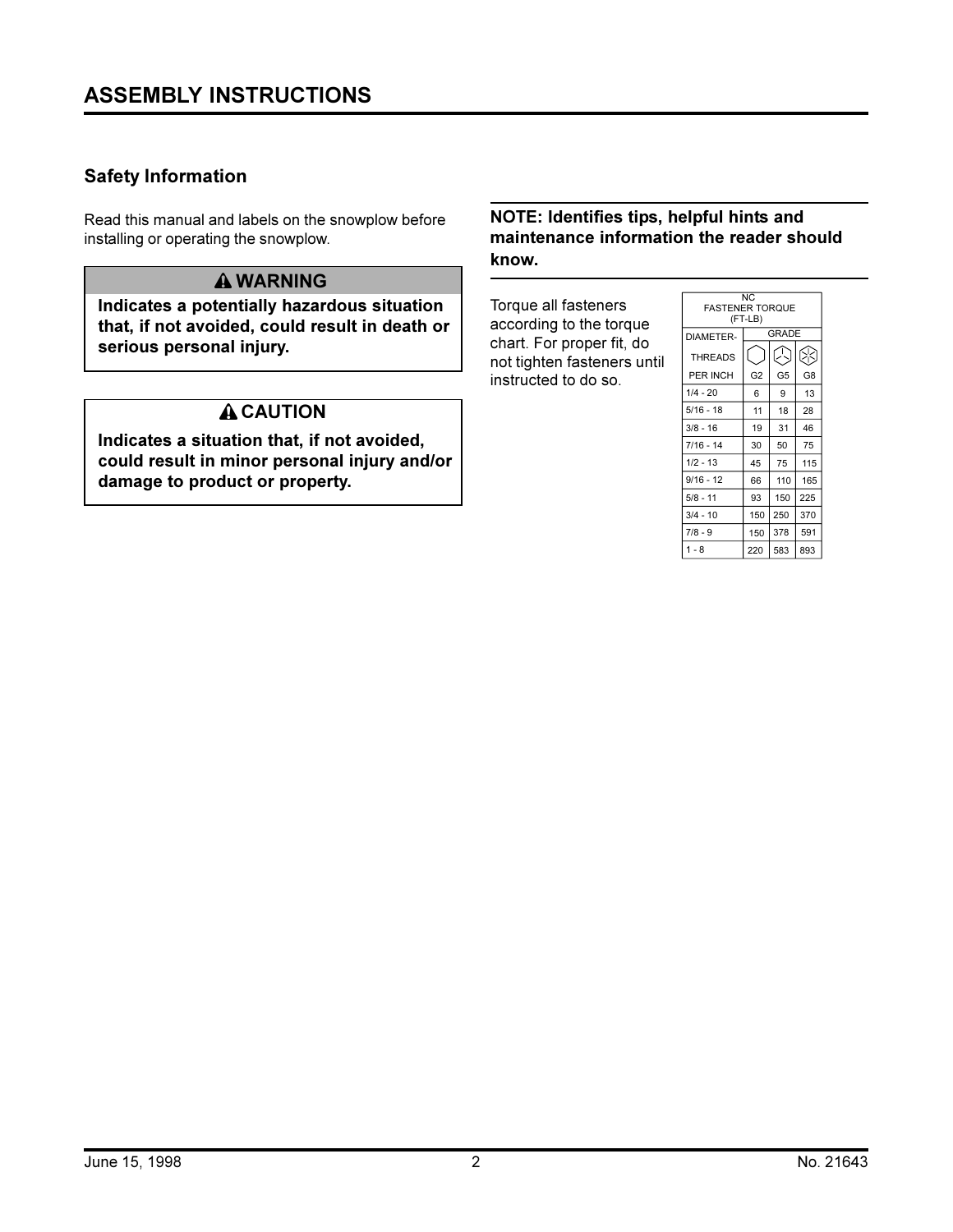#### **Vehicle Harness and Battery Cable Installation**

NOTE: This is a "low side" drive electrical system. With a "low side" drive system, positive potential is provided continuously, and the ground is switched on and off to control the solenoids.

#### **A CAUTION**

Batteries normally produce explosive gases which can cause personal injury. Therefore, do not allow flames, sparks or lit tobacco to come near the battery. When charging or working near a battery, always cover your face and protect your eyes, and also provide ventilation.

Batteries contain sulfuric acid which burns skin. eyes and clothing.

Disconnect the battery before removing or replacing any electrical components.

- 1. Turn of the vehicle ignition.
- 2. Disconnect both the positive (+) and the negative (-) battery cables.
- 3. Identify the wires for the parking lamp on the driver side and for the turn signals on both sides. Attach a black, self-stripping bullet receptacle connector to each of these three wires.
- 4. Find a location for the motor relay where it will be protected from road splash and will be within 18" of the primary vehicle battery.

NOTE: The motor relay must be mounted either at or between vertical and horizontal.

5. Drill two 9/32" holes using the motor relay mounting plate as a template. Mount the motor relay to the holes using  $1/4 \times 3/4$ " bolts, washers and locknuts.

NOTE: Use dielectric grease on all electrical connections to prevent corrosion. Fill receptacles and lightly coat ring terminals and blades before assembly.

6. Stretch the rectangular openings of the plug cover straps over the vehicle cable and vehicle harness grille connectors. Place the plug covers over the molds on the cable and harness.



7. Find a convenient location in the grille, on the battery side, for the battery cable. Slide the grille plate onto the plug. Attach the grille plate to the arille with cable ties.



8. Route the vehicle cable through the grille at the selected location and through or around the radiator bulkhead to the motor relay. Be sure to avoid sharp edges and hot or moving parts.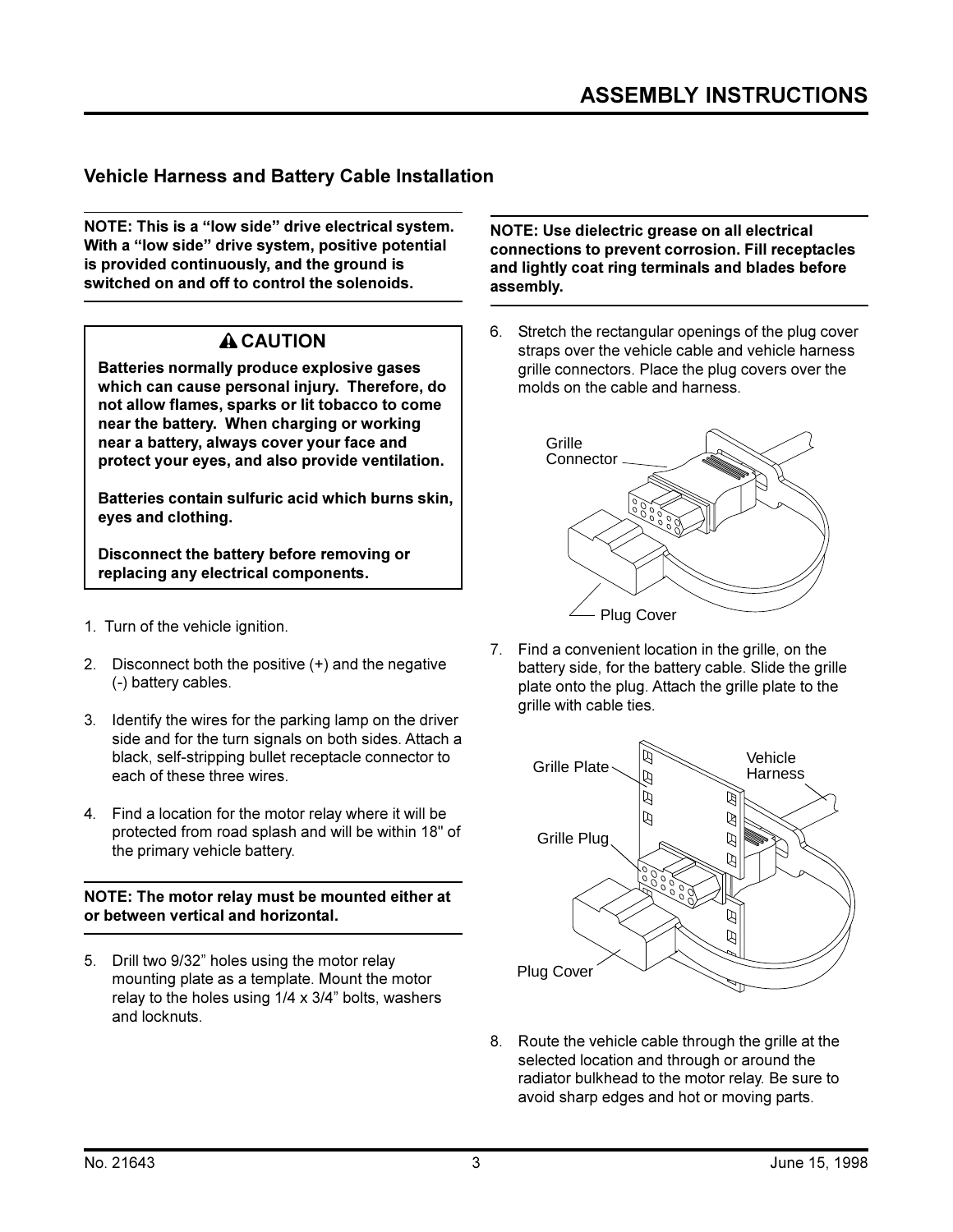

9. Attach the red wire from the vehicle cable to one of the large terminals on the motor relay. Secure with a lock washer and 5/16" jam nut.



- 10. Attach the black wire from the vehicle cable to the negative (-) battery terminal.
- 11. Find a location in the grille on the driver side for routing the vehicle harness.
- 12. Route the vehicle harness through grille and around or through the radiator bulkhead.
- 13. Route the vehicle harness break out to the area behind the driver-side headlamp. Route the rest of harness to the firewall.
- 14. Route the harness breakout with the orange/ black stripe, brown/red stripe, and brown/green stripe wires to the motor relay.
- 15. Install the brown/red stripe and brown/green stripe wires to the small terminals of the motor relay. Secure with #10 lock washers and 10-32 nuts.
- 16. Connect the female spade terminal on the small red wire from the vehicle harness to the male spade terminal on the small red wire from the vehicle battery cable.
- 17. Connect the orange/black stripe ring lug to the negative (-) battery terminal.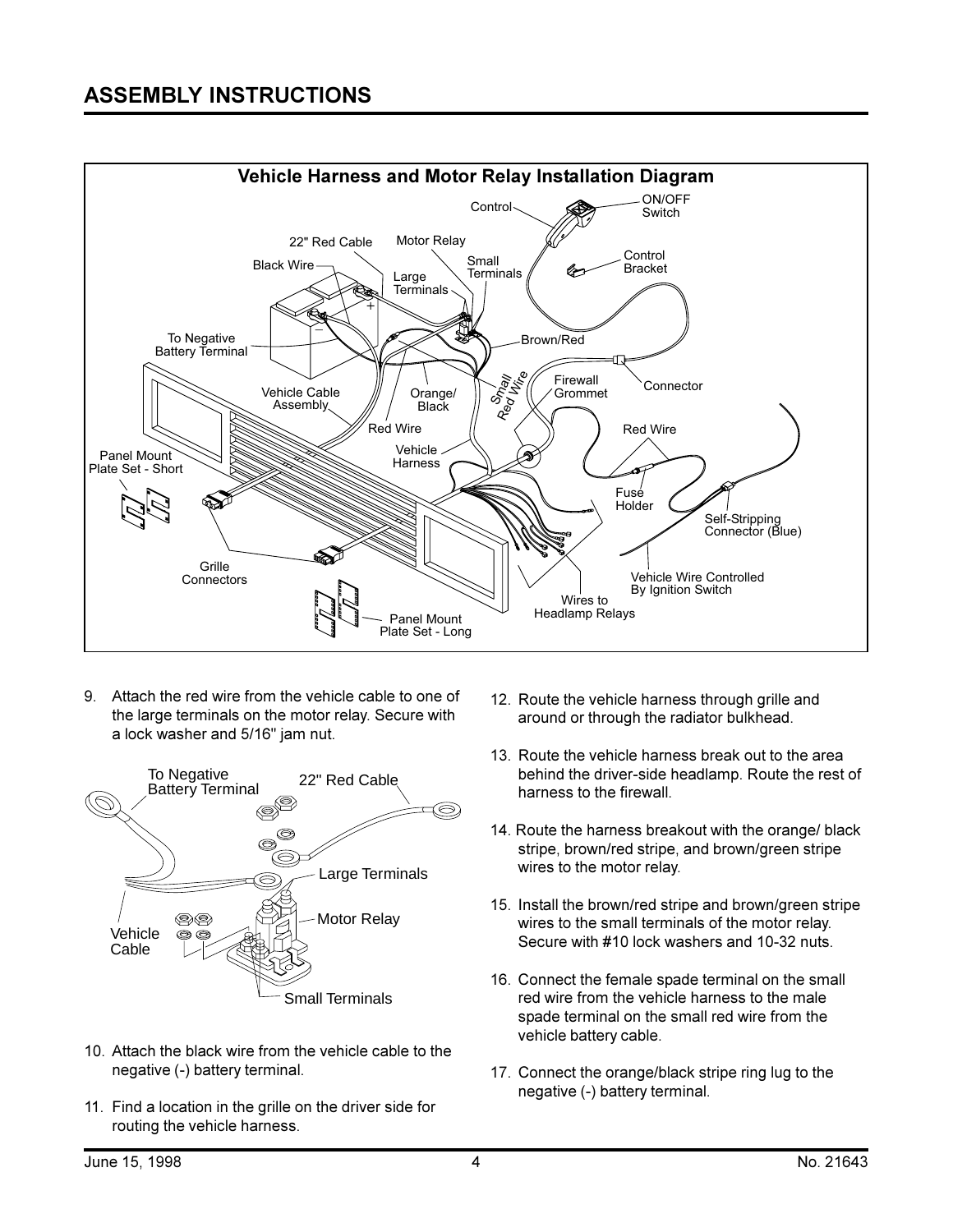- 18. Route the 22" red battery cable between a large motor relay terminal and the positive (+) battery terminal avoiding sharp edges, and hot or moving parts. Attach the cable to the motor relay terminal with a lock washer and 5/16" jam nut.
- 19. Attach the cable to the positive (+) battery terminal with the existing terminal fastener.
- 20. Drill a 5/8" hole through the firewall of the vehicle in a convenient location away from sharp edges, and hot or moving parts.
- 21. Remove the packing material from the end of the harness near the fuse. This will expose ten socket type terminals.
- 22. Push the fuse through the firewall hole and then feed the end of the harness with the ten terminals through to the cab. Use a grommet to seal the firewall around the harness.

#### **Under-Dash Vehicle Harness Connector Pin Assignments**

- 1. In the cab, pass the ten socket-type terminals through the connector mount bracket.
- 2. Insert each of the ten socket-type terminals into the connector housing.

NOTE: You will feel a snap as the terminals are successfully inserted. An extraction tool is provided for removing pin terminals if necessary. Keep this tool for future use.

- 3. Mount the connector bracket to the vehicle with the supplied #6 sheet metal screws and washers. Secure the connector to the bracket with the 6-32 screws, lock washers and nuts.
- 4. Locate an accessory wire that is controlled by the ignition switch.
- 5. Route the 10-amp fuse holder red wire to this location and trim any excess length. Leave the 10amp fuse holder in the system.
- 6. Open the blue, self-stripping connector and place the end of the red wire against the inner groove stop. The end of the wire must not extend from the connector when it is closed. Place the accessory wire in the outer groove. Use a pair of pliers to close the connector over the wires. Snap the locking tab into place.



**Insert Pins IntoThis Side** 

| <b>Wire Color</b>           | Pin No. |
|-----------------------------|---------|
| Light Blue w/ Orange Stripe |         |
| Blue w/ Orange Stripe       | 2       |
| Black w/ White Stripe       | 3       |
| Light Green                 | 4       |
| Light Blue                  | 5       |
| White w/ Yellow Stripe      | 6       |
| Brown w/ Red Stripe         | 7       |
| Red                         | 8       |
| Orange w/ Black Stripe      | 9       |
| Brown w/ Green Stripe       | 10      |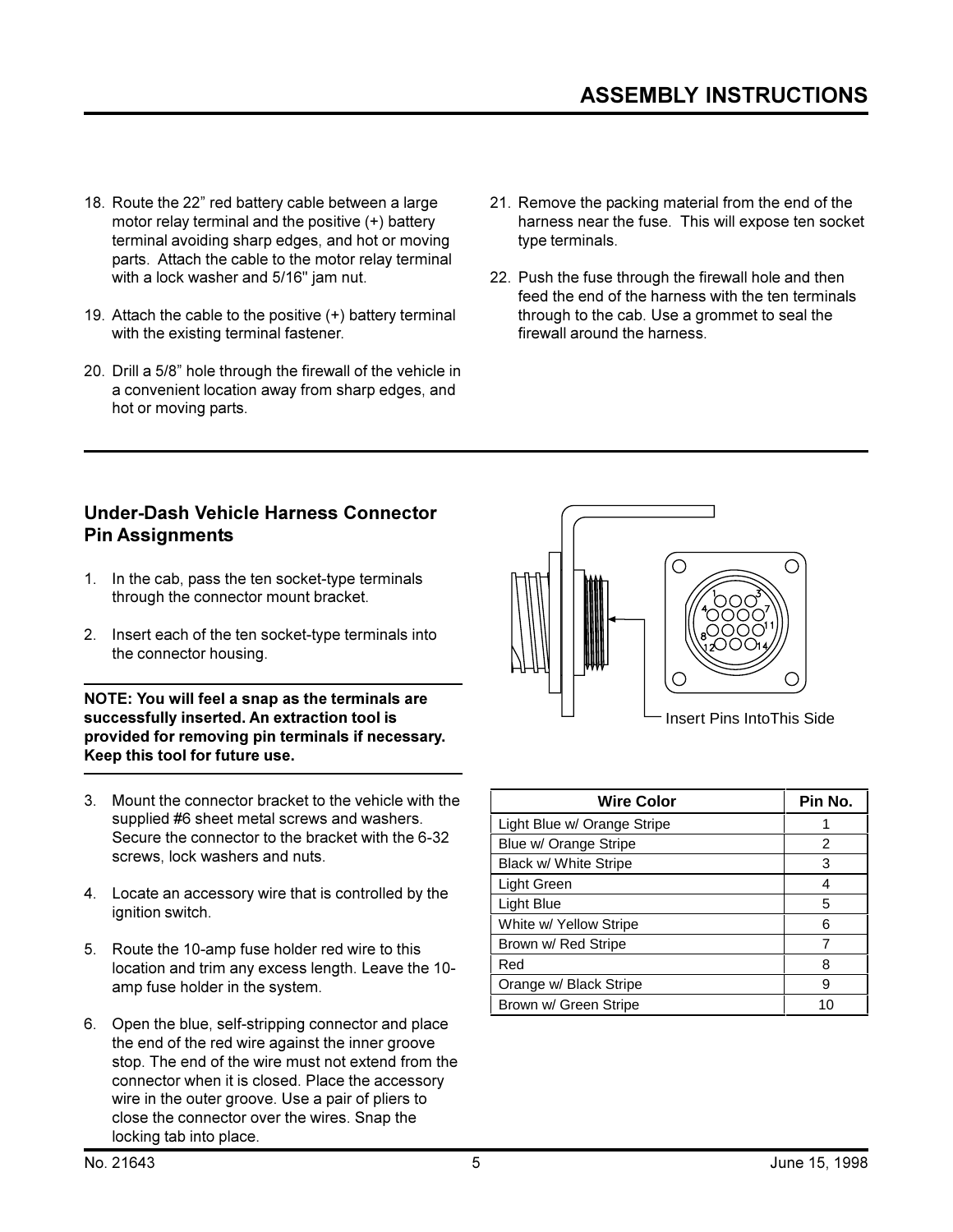#### **Peculiar Harness Installation**

- 1. Remove the headlamp connector(s) on the driver side. Connect the peculiar harness male connector(s) to the female connectors(s) removed from the headlamp(s). Connect the peculiar harness female connector(s) to the headlamp(s).
- 2. Route the other end of the harness along the radiator bulkhead, or over the radiator shroud, to the passenger-side headlamp(s).
- 3. Remove the headlamp connector(s) on the passenger side. Connect the peculiar harness female connector(s) to the headlamp(s). Connect the peculiar harness male connector, if supplied, to the female connector removed from the headlamp. Secure any unused connectors with cable ties.
- 4. Insert the purple wire bullet into the black bullet receptacle (provided in light kit) on the passengerside turn signal wire.
- 5. Insert the purple wire bullet from the vehicle harness into the purple wire receptacle on the peculiar harness.
- 6. Connect the remaining wires on the driver side to the headlamp relays as shown.
- 7. Use cable ties to secure the relays with terminals facing down, and to prevent accidental grounding of any connections. Cable tie any harnesses and wires away from hot or moving engine parts.
- 8. Install 8035 relay kit. (See Kit Selection Guide if required for vehicle.)
- 9. Reconnect the vehicle battery positive (+) and negative (-) cables.
- 10. Assemble the attachments and hydraulics to complete the installation, if not already done. Aim headlamps according to the instructions.

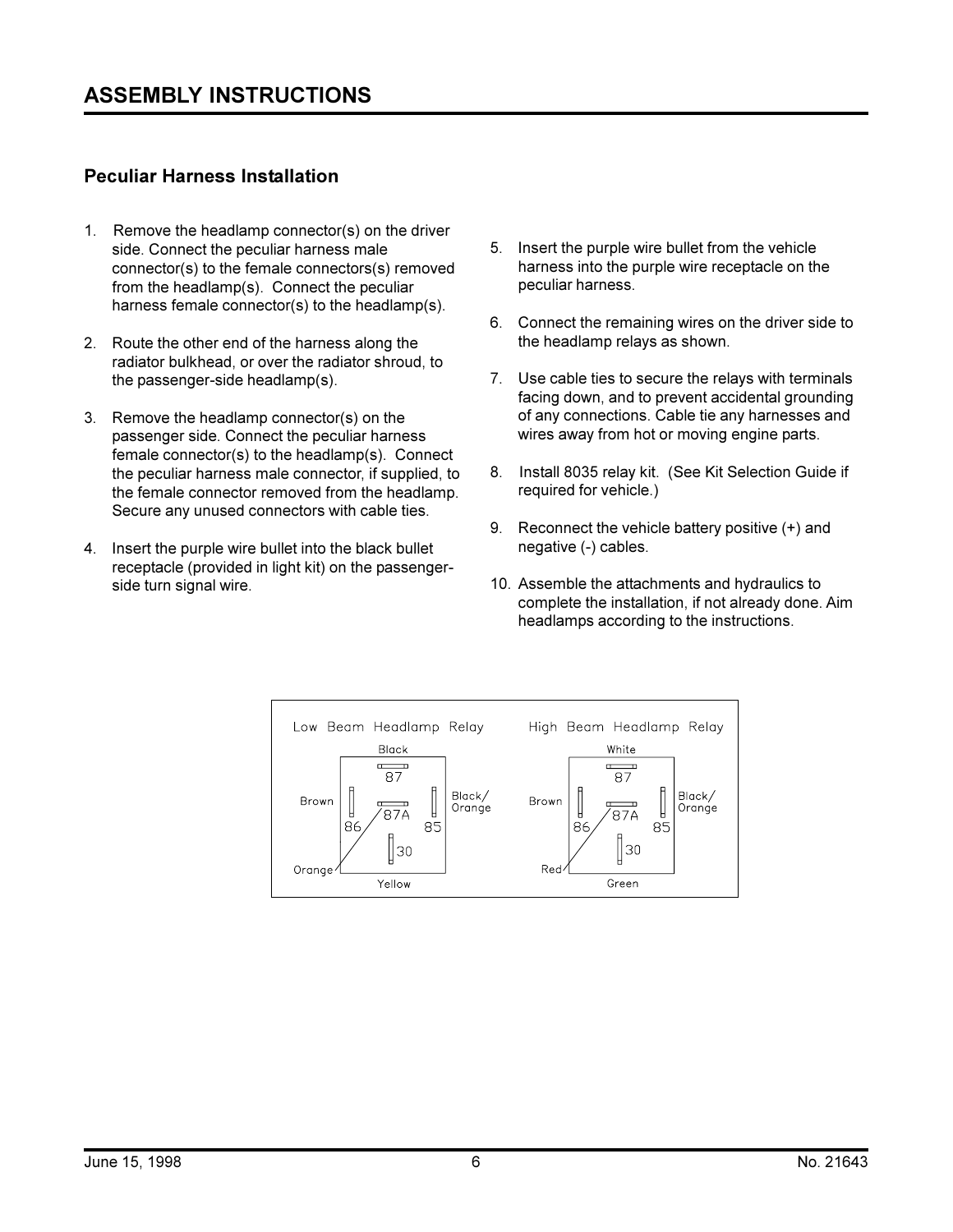



June 15, 1998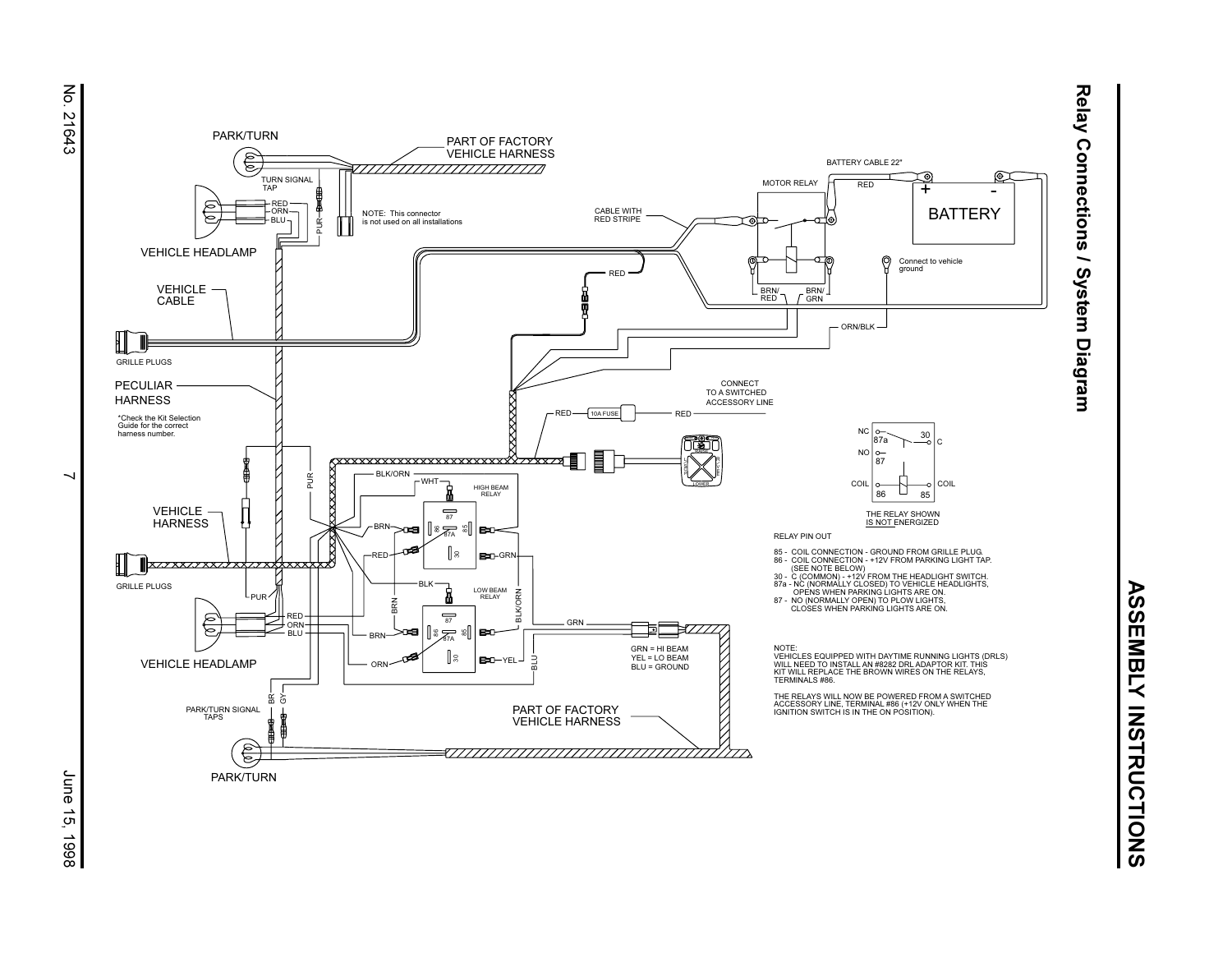#### **Headlamp Beam Aiming**

- 1. Place vehicle on a level surface 25 feet in front of a matte-white screen, such as a garage door. The screen should be perpendicular both to the ground and to the vehicle center line.
- 2. The vehicle should be equipped for normal operation, the snowplow blade should be in place and in raised position. Below are steps listed by the Society of Automotive Engineers (SAE) pertinent to headlamp aiming in specification #SAE J599d.
- 3. Prepare vehicle for headlamp aim or inspection. Before checking beam aim, the inspector will:
	- a. Remove ice or mud from under fenders.
	- b. See that no tire is noticeably deflated.
	- c. Check springs for sag or broken leaves.
	- d. See that there is no load in the vehicle other than the driver.
- e. Check functioning of any "level-ride" control.
- Check lens and aiming pad. f.
- $q_{\text{}}$ Check for bulb burnout, broken mechanical aiming pads, and proper beam switching.
- $h_{\cdot}$ Stabilize suspension by rocking vehicle sideways.
- 4. Mark (or tape) the vertical centerline of the headlamps and the vehicle itself on the screen. Mark the horizontal centerline of the headlamps on the screen (distance from ground to headlamp centers).
- 5. The correct visual aim for type 2 headlamps (snowplow headlamps are type 2; see number on face of sealed beam) is with the top edge of the high intensity zone of the lower beam below the horizontal centerline and the left edge of the high intensity zone on the vertical centerline (see diagram below).



#### **AIMING HEADLAMPS**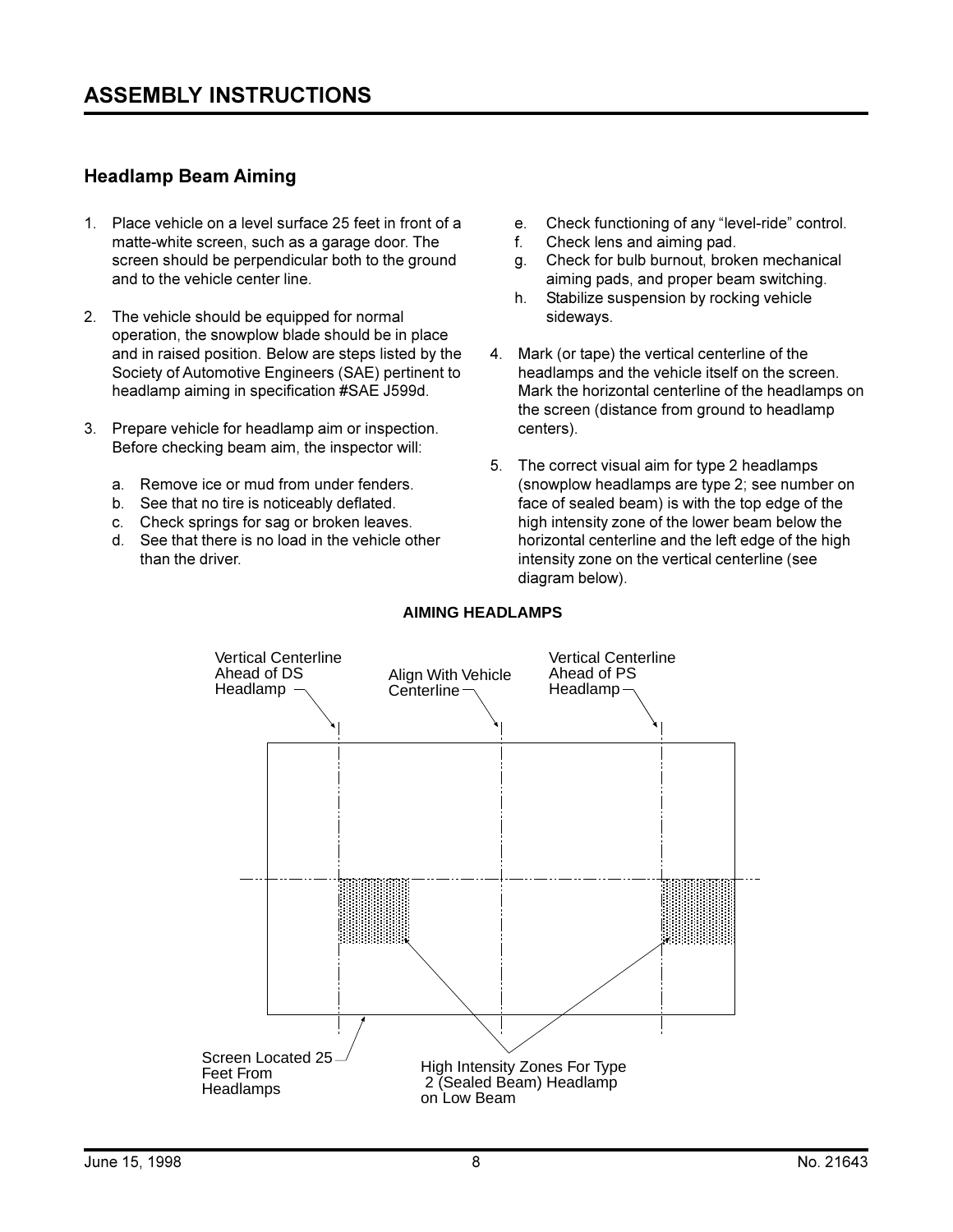### **EZ-V<sup>®</sup> Snowplow Components**